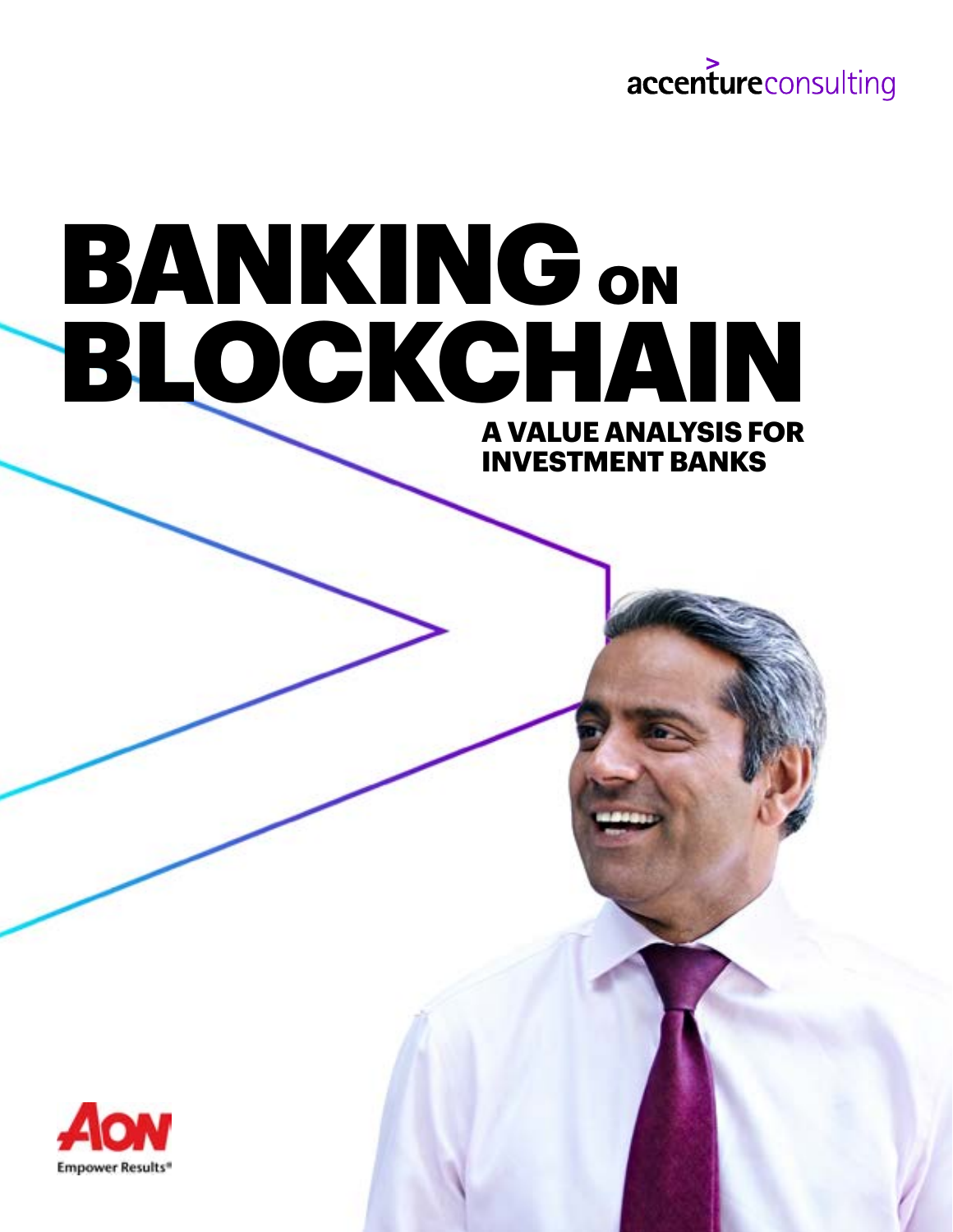# BANKING ON BLOCKCHAIN: **A VALUE ANALYSIS FOR INVESTMENT BANKS**

# **As the struggle to raise profitability continues, innovations like blockchain could offer investment banks a lifeline.**

As with many new technologies, it's generating much excitement. Some analysts have likened its disruptive potential to that of the Internet, with the power to drive dramatic efficiency gains, save \$billions and substantially reduce risk. But there's also a lot of hype.

So what tangible costs/benefits, business applications and ROI does blockchain really offer?

To find out, we joined forces with top benchmarking firm McLagan, a business unit of Aon plc, to conduct an in-depth impact analysis and make fact-based estimates of the cost savings and other benefits that might be achieved.

"We joined forces with McLagan to conduct an in-depth impact analysis and reveal the facts."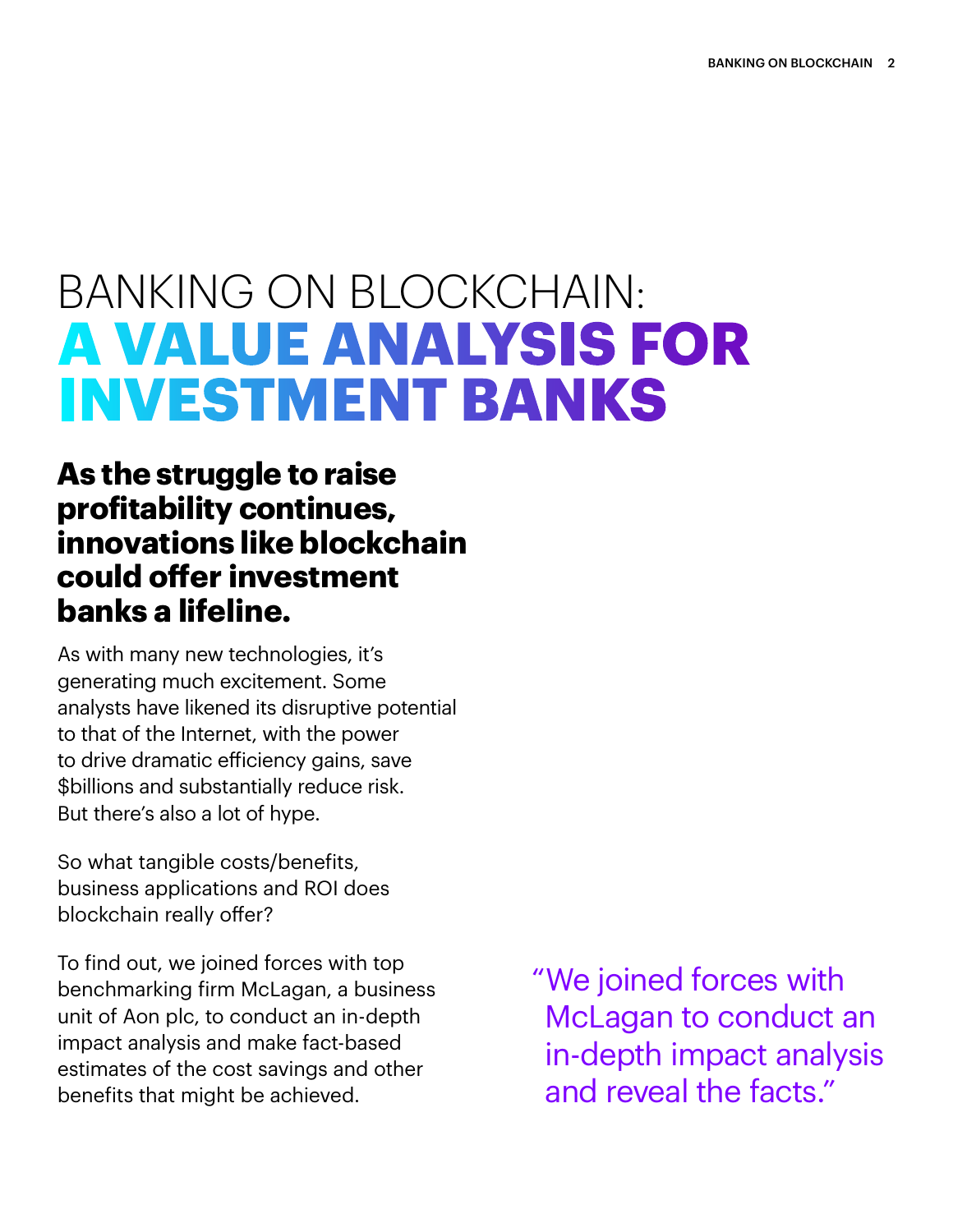# **WHY THE BUZZ ABOUT BLOCKCHAIN?**

**Blockchain – a catchall phrase for distributed ledger technology – is a new type of database system which enables multiple parties to share access to the same data, at virtually the same time, with an unprecedented level of confidence.** 

Currently, data reconciliation sits at the heart of most business models. However, because everyone maintains their own data, the process is beset with inefficiencies, such as the need for different parties to constantly message data back and forth between them to get things done. Blockchain, by contrast, could enable a progression from today's multiple and sequential data reconciliation models to a much more efficient process in which reconciliation is an integral part of the transactional process.

# **THE OPPORTUNITY**

**The long-term opportunity for banks is to repoint key operational, risk and finance systems to blockchain-based, shared data platforms.**

This would enable decommissioning of large parts of their process and data infrastructure. While getting to this end-state will take time and multiple iterations, significant potential for cost and efficiency gains should continue to fuel interest and investment.

Although there have been some estimates of the value blockchain could create, we believe capital markets leaders need a more detailed impact analysis to assess the business case for blockchain. This is especially critical for C-suite executives under pressure to constantly evaluate the potential of multiple emerging technologies. With legacy systems to consider, regulation to comply with and stakeholders to convince, how can you be sure that backing blockchain will deliver the competitive advantage and shareholder value you need?

We believe capital markets leaders need a more detailed impact analysis to assess the business case for blockchain.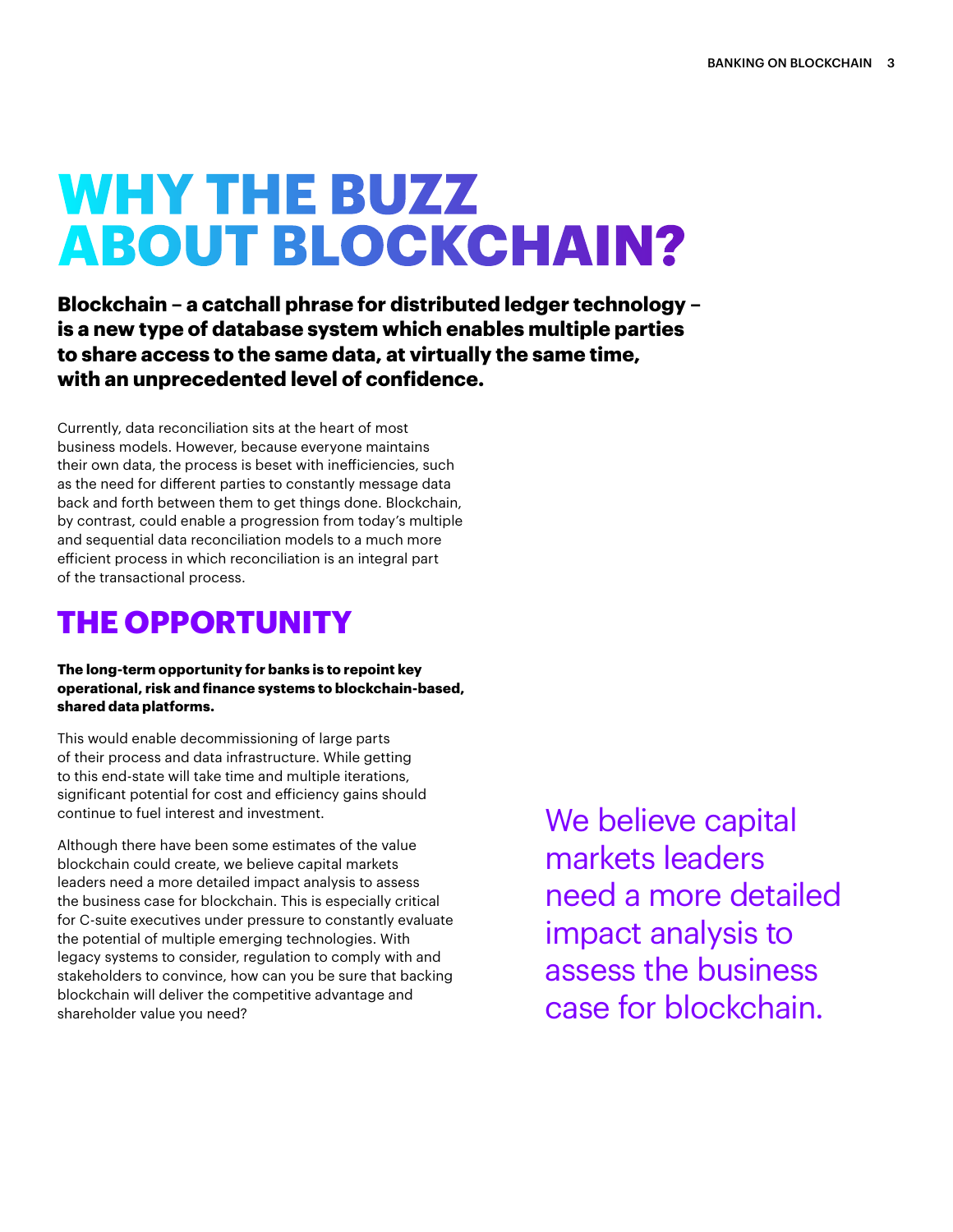# OUR **RESEARCH**

To fully understand the operational impact of blockchain, we conducted a study in conjunction with McLagan. A world-class capital markets benchmarking provider, McLagan performs comprehensive financial benchmarking of the largest banks every year. It uses granular cost data sourced directly from the general ledgers of participating banks. In this study, we mapped McLagan's aggregated

operational cost data from eight of the world's largest investment banks (based on revenues) against our proprietary Accenture High Performance Investment Bank model. This gave us visibility into where blockchain is likely to have the most impact across the entire spectrum of front-to-back processes and operating metrics of an investment bank (see diagram 1).

## **DIAGRAM 1 ACCENTURE HIGH PERFORMANCE INVESTMENT BANK MODEL©** – BLOCKCHAIN IMPACT

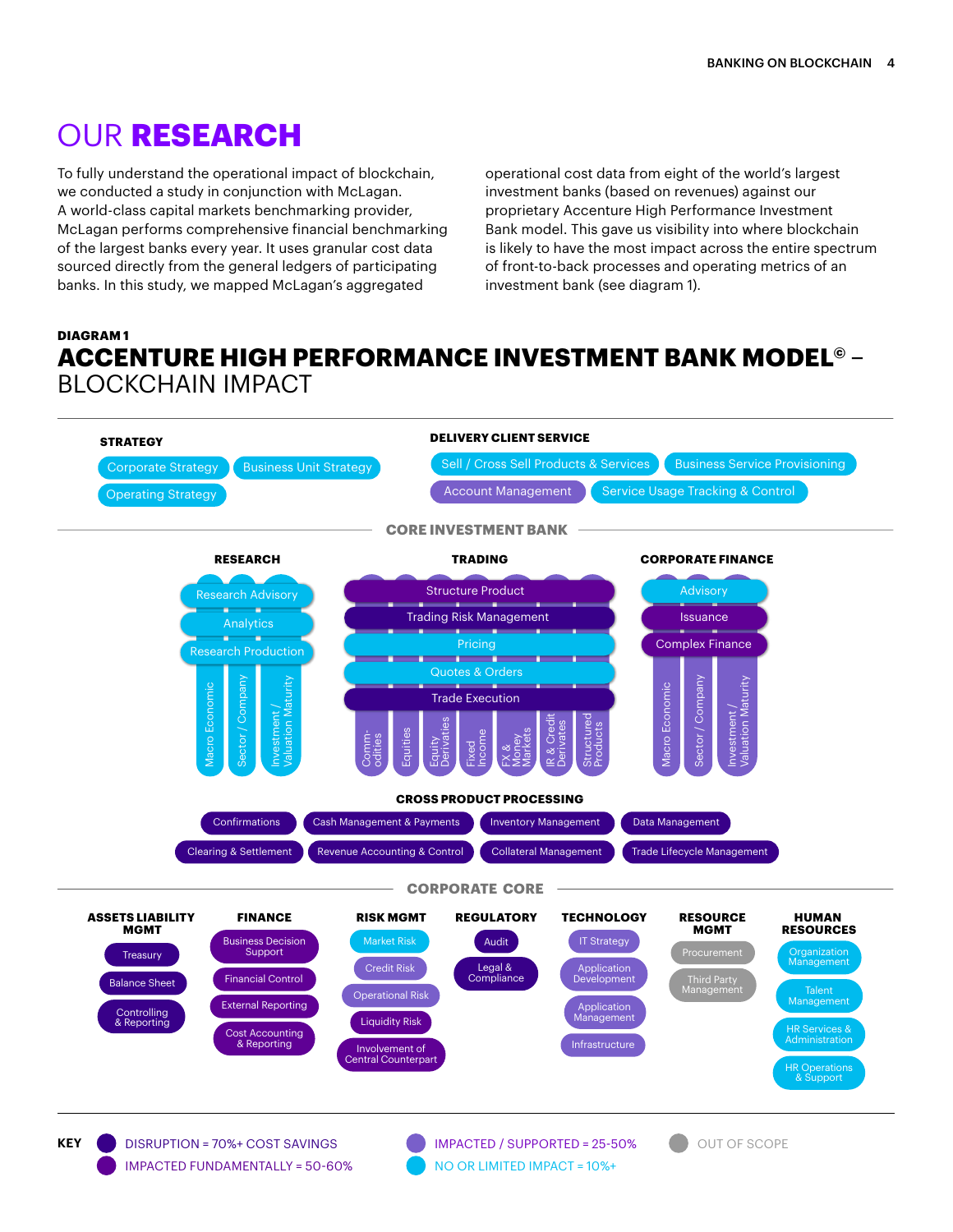# THE **RESULTS**

Mapping more than 50 operational cost metrics from McLagan's data against our High Performance Investment Bank model delivered clear indicators. The four examples below are a small snapshot to illustrate typical efficiency impacts with a level of granularity achieved via our proprietary analysis.



## **POTENTIAL COST SAVINGS ON CENTRAL FINANCE REPORTING**

As a result of more streamlined and optimized data quality, transparency and internal controls.



At both a product level and centralized basis due to improved transparency and auditability of financial transactions.



## **50% POTENTIAL COST SAVINGS ON CENTRALIZED OPERATIONS**

Such as KYC and client onboarding due to more robust digital identities and mutualization of client data among participants.



## **POTENTIAL COST SAVINGS ON BUSINESS OPERATIONS**

Such as trade support, middle office, clearance, settlement and investigations by reducing or eliminating the need for reconciliation, confirmation and trade break analysis as key parts of a more efficient and effective clearance and settlement process.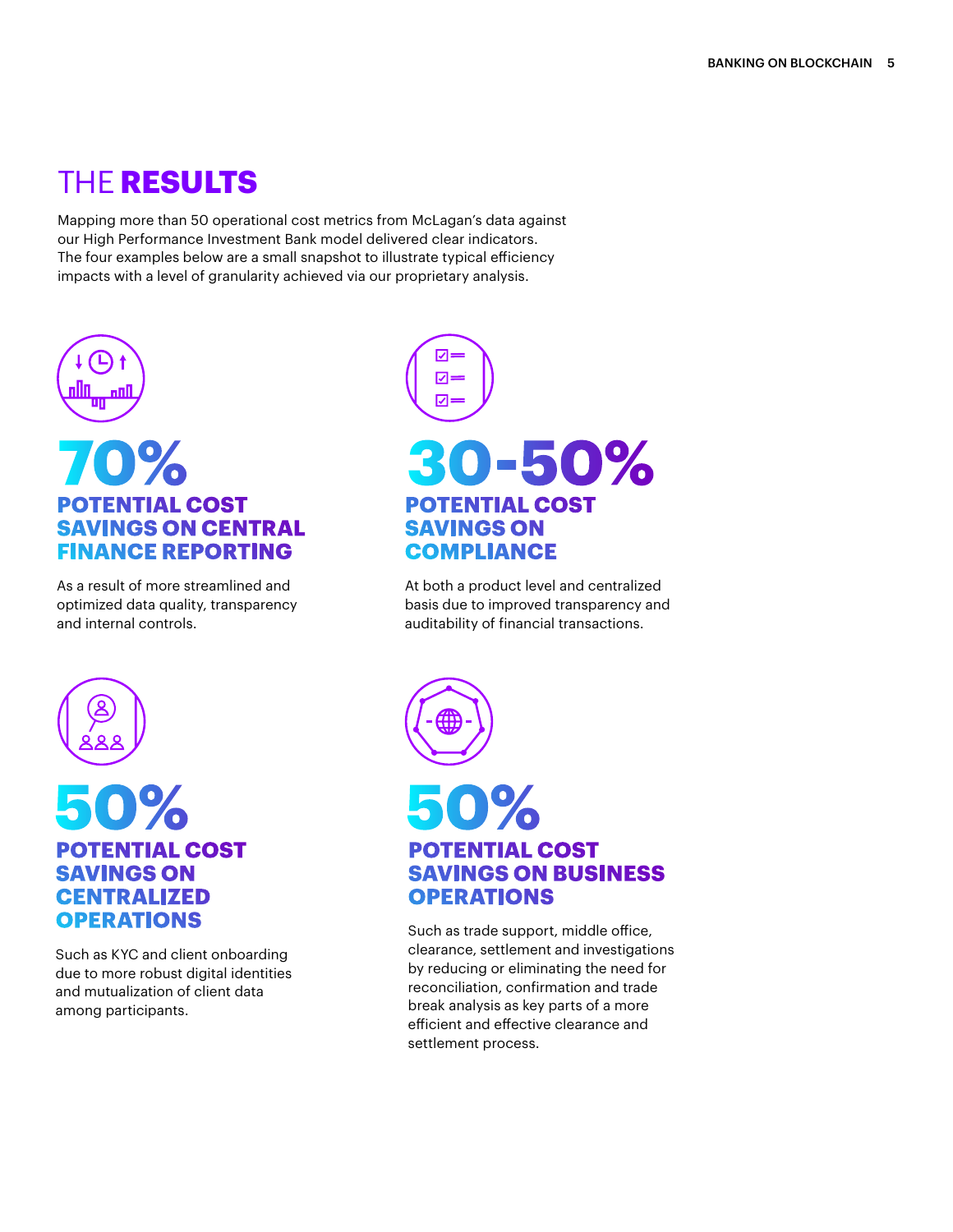# HOW 8 BANKS COULD SAVE **\$8 BILLION PLUS**

**At today's cost structure, the results demonstrate initial savings of \$8 billion on a cost base of \$30 billion. These estimates do not include potential costs and investments required. This equates to approximately 27% across the eight banks we surveyed.**

### **CRITERIA**

To guide our analysis, we used a conservative set of criteria, including the following assumptions:

- That a network effect will only take hold in mature markets by 2025
- Regulatory rules will allow the adoption of blockchain solutions and decommissioning of legacy infrastructure. Indeed, after the credit crisis of 2008, regulators will likely be reluctant to materially reduce the role of newly created and strengthened clearing and settlement infrastructure (ACHs, RTGSs, CCPs and CSDs) without being absolutely confident that blockchain networks are a safe, secure and resilient alternative.
- The impact on cost of premises (buildings, facilities) was excluded
- Differences between fixed and variable costs were factored in.

At this stage, these estimates could prove conservative. Our initial estimates assume business and central operations<sup>1</sup> would be 'fundamentally impacted', suggesting cost savings of approximately 50%, as seen on the High Performance Investment Bank heat map in diagram 1. In fact, our initial use case, proof of concepts and early test environments show the potential to further increase these savings so that they move into the 'disruption' category, raising the total in excess of 70%. Considered in this light, annual cost savings would equate to 38% or around \$12 billion. If we take an average of this \$12 billion with the \$8 billion base case cited above, we estimate \$10 billion in annual cost savings.

It's important to note that if significant problems or regulatory hurdles prevent blockchain's widespread adoption then these savings may not be realized.

Given predictions of material cost savings, it's no surprise that spending on blockchain in the financial services sector is accelerating, especially at a time when the rising cost of capital is making it hard to increase profitability by traditional methods. In September 2015, Aite Group, an independent research organization focused on financial services, forecast that blockchain spending among capital markets players in 2016 would be around \$125m<sup>2</sup>. Just nine months later, a study by Greenwich Associates, an independent benchmarking research firm, predicted that 2016 blockchain spend by capital markets firms would be closer to  $$280m<sup>3</sup> - more than double the previous$ estimate. This illustrates that industry investment in blockchain is not only accelerating, it is doing so at a rate that is rising so fast that makes it difficult to quantify the sums accurately.

> **2016 CAPITAL MARKETS \$280M SPEND ON BLOCKCHAIN – 2X ESTIMATIONS**

**AVERAGE ESTIMATED 30% POTENTIAL ANNUAL SAVINGS**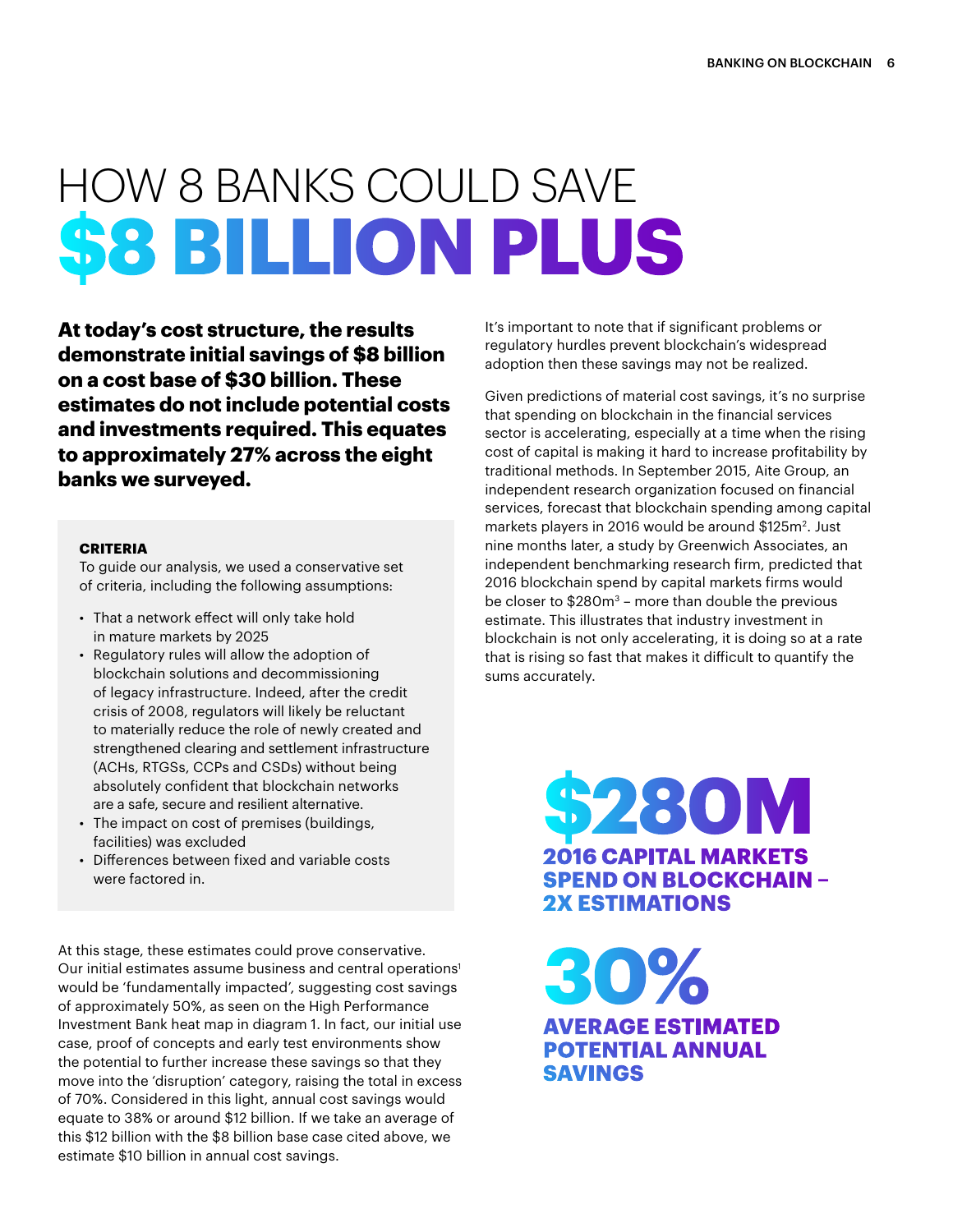# **INSIGHTS & IMPLICATIONS**

**Blockchain's components – such as cryptographic hashes, distributed databases and consensus building – are not new. But when combined, they create a very powerful new form of data sharing and asset transfer, capable of eliminating intermediaries, central third parties and expensive reconciliation processes.** 

Since the 2008 global financial crisis, the capital markets industry has faced a perfect storm of diminished returns, largely due to the rising cost of regulatory compliance, rising capital allocations and liquidity costs, and dwindling revenue.

"We estimate that investment banks spend around two-thirds of their IT budgets supporting legacy back-office infrastructure, plus \$billions more each year on cost reduction initiatives."

In other words, it's costing too much time, effort, liquidity and capital to support processes that don't offer a sustainable improvement in profits. Consequently, banks, central banks, exchanges and clearing houses are urgently experimenting with blockchain as a way to tip the cost fundamentals and return to profits that improve Return on Capital.

To be clear, we are not suggesting that blockchain is a panacea to remedy all the ills of investment banking. For many use cases, conventional database structures or processes will achieve a similar outcome without the costs and challenges of a blockchain solution. Examples include internal automation, staff reduction and outsourcing/offshoring.

**However, there is compelling evidence that blockchain could radically reduce, if not entirely eliminate, many existing clearing and settlement processes.** 

# **SAVE \$BILLIONS A YEAR**

It has enormous implications for trade confirmations, reconciliation, cash management, asset optimization and other exceptionsbased business logic processes that cost \$billions a year.

## **REDUCE TIME WINDOWS**

Depending on the underlying asset(s) and counterparty requirements, it also promises to optimize settlement by greatly reducing the time or even completely eliminating windows for delivery versus payment, while supporting the needs of market makers.

# **IMPACT COST DYNAMICS**

Ultimately, it would **enable decommissioning** of large parts of today's back office infrastructure and externalization of key operational processes to industry utilities – profoundly impacting cost dynamics.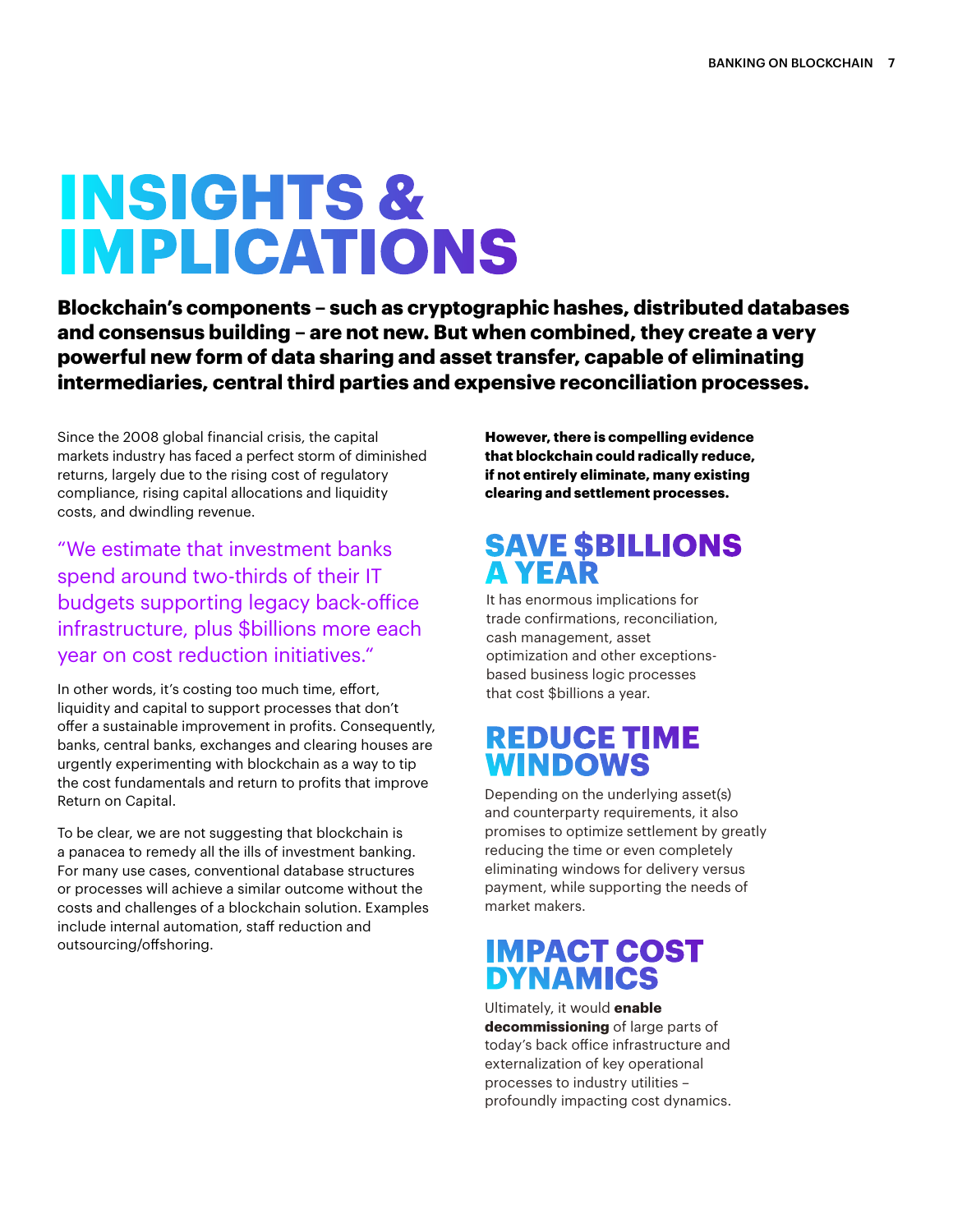# THE BLOCKCHAIN GENIE **IS OUT OF THE BOTTLE**

**There is undoubtedly good reason for all the excitement around blockchain in financial services and particularly in capital markets. While we don't believe it will completely disintermediate or replace the current ecosystem players, we do think its impact will be transformational.** 

A common analogy is the rise of the Internet: those who embraced change created entirely new products and business models – and reaped the rewards. Of course there were many business models that resulted in costly failures too. In a similar way, blockchain is challenging industry players to fundamentally reimagine their data sharing processes. There is no turning back, especially considering the pronounced impact it will have in prompting investment banks to re-architect current business models, operational functions and profitability profiles – in both the short and the long term. However, C-suite managers should consider making controlled and well-hedged bets to avoid expensive mistakes while being well positioned to reap benefits of the new model.

But to fulfil the promise, investment banks must rethink their strategies and approaches to workforce optimization, data center requirements, storage, networking and security. As with the Internet, the early adopters will be best placed to optimize costs, drive entirely new revenues and benefit from all that blockchain can deliver. Learning from past experiences with transformative technologies, investment banks have adopted the strategy of setting up in-house labs, joining industry consortiums and funding or forming jointventures with firms fully invested in blockchain.

**With this tantalizing prospect attracting so much interest, innovation and investment, are you ready to seize the opportunity?**

"Blockchain is challenging industry players to fundamentally reimagine their data sharing processes. There is no turning back."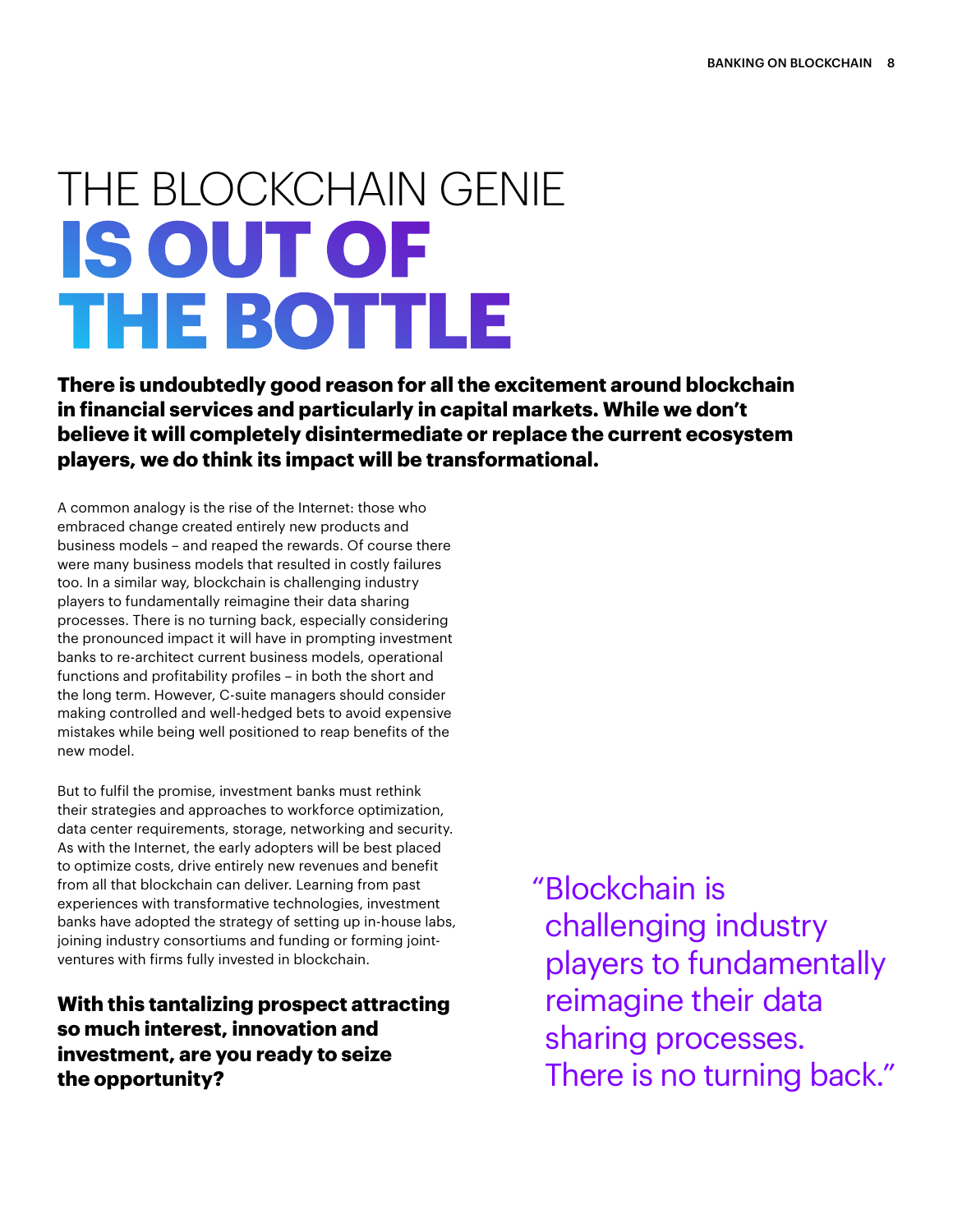# **NEXT STEPS**  ACCELERATE YOUR ACTION PLAN

**Leveraging blockchain technology starts with an action plan to address key questions such as:**

What is your **strategy to evolve your business** to the next level and what combination of innovations will be key to achieving that strategy? Where will you find the most value?

# **KNOWLEDGE EXPLORE**

Are you **plugged into the right industry, regulatory, and crossindustry innovation forums** to stay informed and be an active player in shaping how the next period of innovation will play out (to your best advantage)?

# **STRATEGY ALIGNMENT**

**How do your multi-year investment plans align** with how the available technologies, capabilities, and market offerings are developing? Are you investing / building within the limits of today's capabilities or tomorrow's potential?

Have you **explored the human and technology resources** required to support blockchain distributed ledger technology environments?

## ARE YOU READY TO **BENEFIT FROM BLOCKCHAIN?**

## **As our research suggests, blockchain technology could deliver significant benefits.**

While many parts of the investment banking ecosystem first need to align for distributed ledger technology to maximize its potential, we are already seeing some industry leaders demonstrate what is possible, right now.

By putting the right pieces in place, allied to a clear vision, you could start to achieve short-term wins while building a more efficient, secure and cost-effective operating model to unlock sustainable gains, savings and long-term competitive advantage.